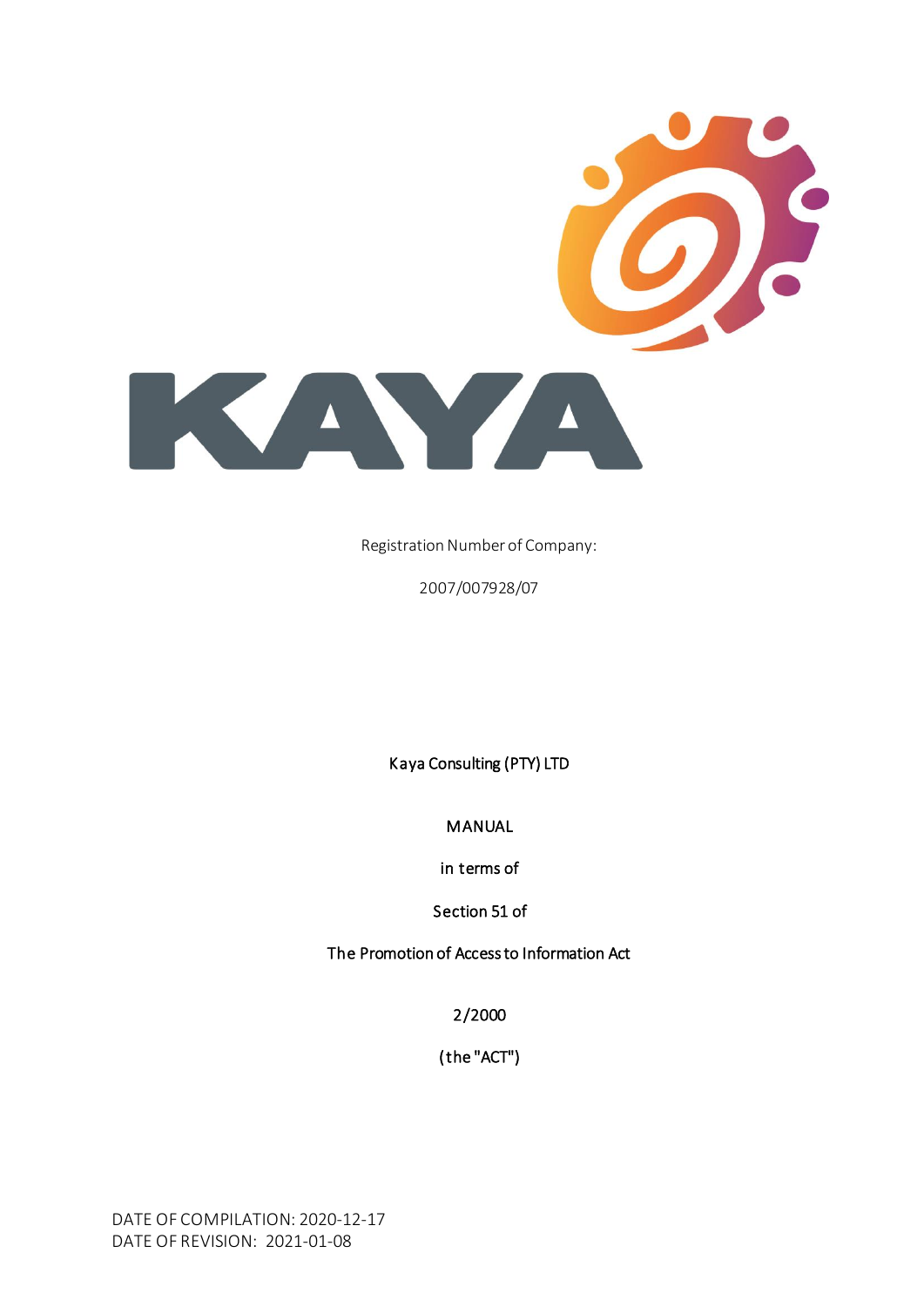#### **INDEX**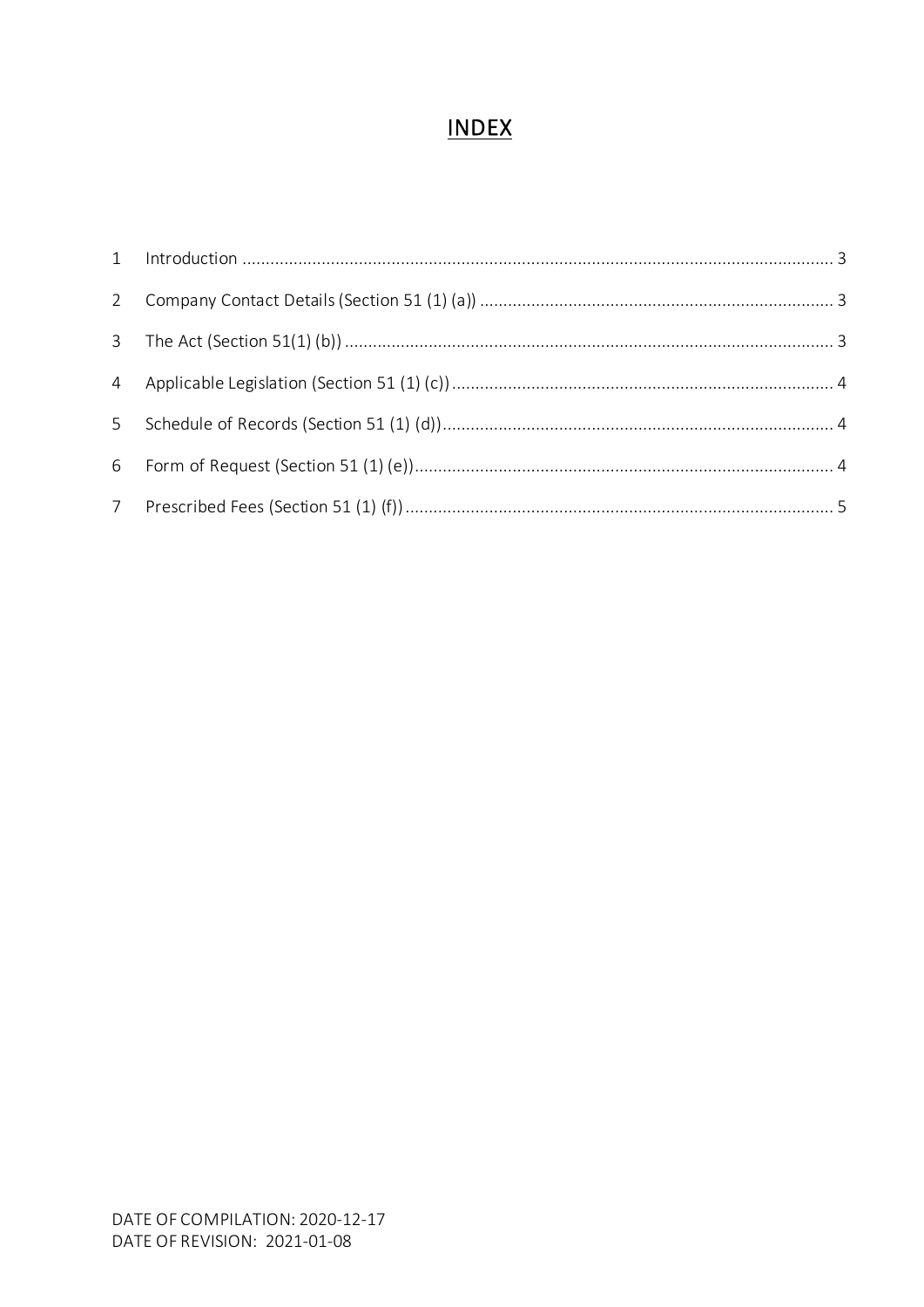#### <span id="page-2-0"></span>1 Introduction

Kaya Consulting is a consultancy with a core team comprising of organisational psychologists, ensuring they have a depth of capability rooted in the science of organisational psychology. They have a superb understanding of human nature in the workplace. This is critical, given the workplace environment is so complex and ever-transforming. They have extensive experience working with individuals and systems in enabling leadership capability, a culture of wellbeing and high performing teams.

#### <span id="page-2-1"></span>2 Company Contact Details (Section 51 (1) (a))

Persons designated/duly authorised persons:

| <b>Global Managing Partner:</b> | Lianne Sipsma                                                  |
|---------------------------------|----------------------------------------------------------------|
| South Africa Managing Partner:  | Heidi van Schalkwyk                                            |
| Postal Address:                 | 32 Kannaland, Vergelegen Street, Equiestria, Pretoria, 0184    |
| Street Address:                 | 210 Amarand Ave, Pegasus Building Menlyn Maine, Pretoria, 0161 |
| Telephone Number:               | 012-4436468                                                    |
| Email:                          | info@thekayagroup.com                                          |

## <span id="page-2-2"></span>3 The Act (Section 51(1) (b))

- 3.1 The ACT grants a requester access to records of a private body, if the record is required for the exercise or protection of any rights. If a public body lodges a request, the public body must be acting in the public interest.
- 3.2 Requests in terms of the ACT shall be made in accordance with the prescribed procedures, at the rates provided. The forms and tariff are dealt with in paragraphs 6 and 7 of the Act.
- 3.3 Requesters are referred to the Guide in terms of Section 10 which has been compiled by the South African Human Rights Commission, which will contain information for the purposes of exercising Constitutional Rights. The Guide is available from the SAHRC.

The contact details of the Commission are:

| Postal Address:   | Private Bag 2700, Houghton, 2041 |
|-------------------|----------------------------------|
| Telephone Number: | +27-11-8773600                   |
| Fax Number:       | $+27-11-4030625$                 |
| Website:          | www.sahrc.org.za                 |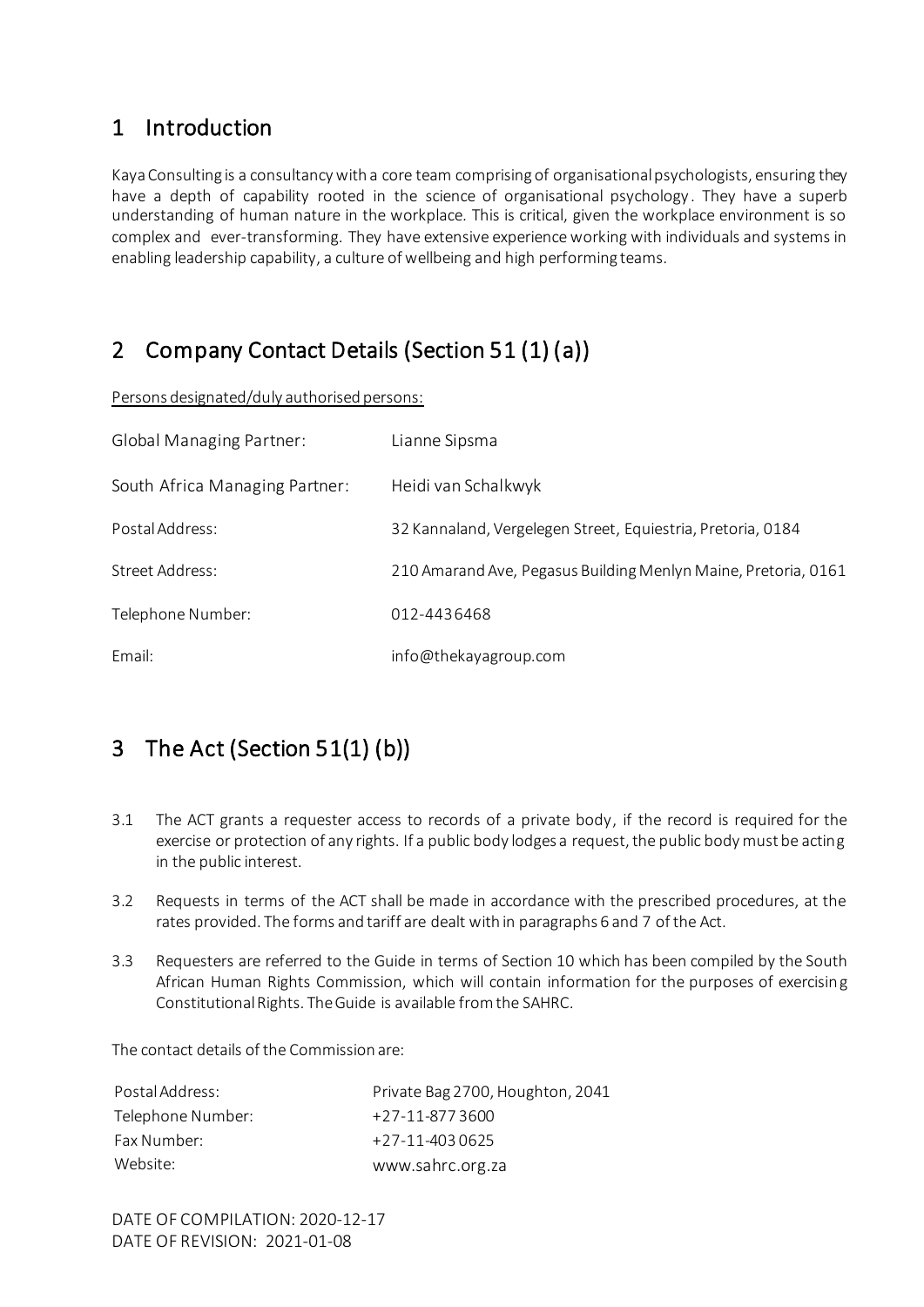| $\underline{\mathsf{No}}$ | Ref           | <u>Act</u>                                     |
|---------------------------|---------------|------------------------------------------------|
| 1                         | No 61 of 1973 | Companies Act                                  |
| $\overline{2}$            | No 98 of 1978 | Copyright Act                                  |
| 3                         | No 55 of 1998 | <b>Employment Equity Act</b>                   |
| 4                         | No 95 of 1967 | Income Tax Act                                 |
| 5                         | No 66 of 1995 | Labour Relations Act                           |
| 6                         | No 89 of 1991 | Value Added Tax Act                            |
| 8                         | No 75 of 1997 | Basic Conditions of Employment Act             |
| 10                        | No 25 of 2002 | Electronic Communications and Transactions Act |
| 11                        | No 2 of 2000  | Promotion of Access of Information Act         |
| 12                        | No 30 of 1996 | Unemployment Insurance Act                     |

#### <span id="page-3-0"></span>4 Applicable Legislation (Section 51 (1) (c))

### <span id="page-3-1"></span>5 Schedule of Records (Section 51 (1) (d))

Information and services available to the general public on our web site.

#### <span id="page-3-2"></span>6 Form of Request (Section 51 (1) (e))

To facilitate the processing of your request, kindly:

- 6.1 Use the prescribed form, available on the website of the SOUTH AFRICAN HUMAN RIGHTS COMMISSION at www.sahrc.org.za.
- 6.2 Address your request to the Head of the Company (CEO).
- 6.3 Provide sufficient details to enable the COMPANY to identify:
	- a) The record(s) requested;
	- b) The requester (and if an agent is lodging the request, proof of capacity);
	- c) The form of access required;
	- d) (i) The postal address or fax number of the requester in the Republic; (ii) If the requester wishes to be informed of the decision in any manner (in addition to written) the manner and particulars thereof;
	- e) The right which the requester is seeking to exercise or protect with an explanation of the reason the record is required to exercise or protect the right.